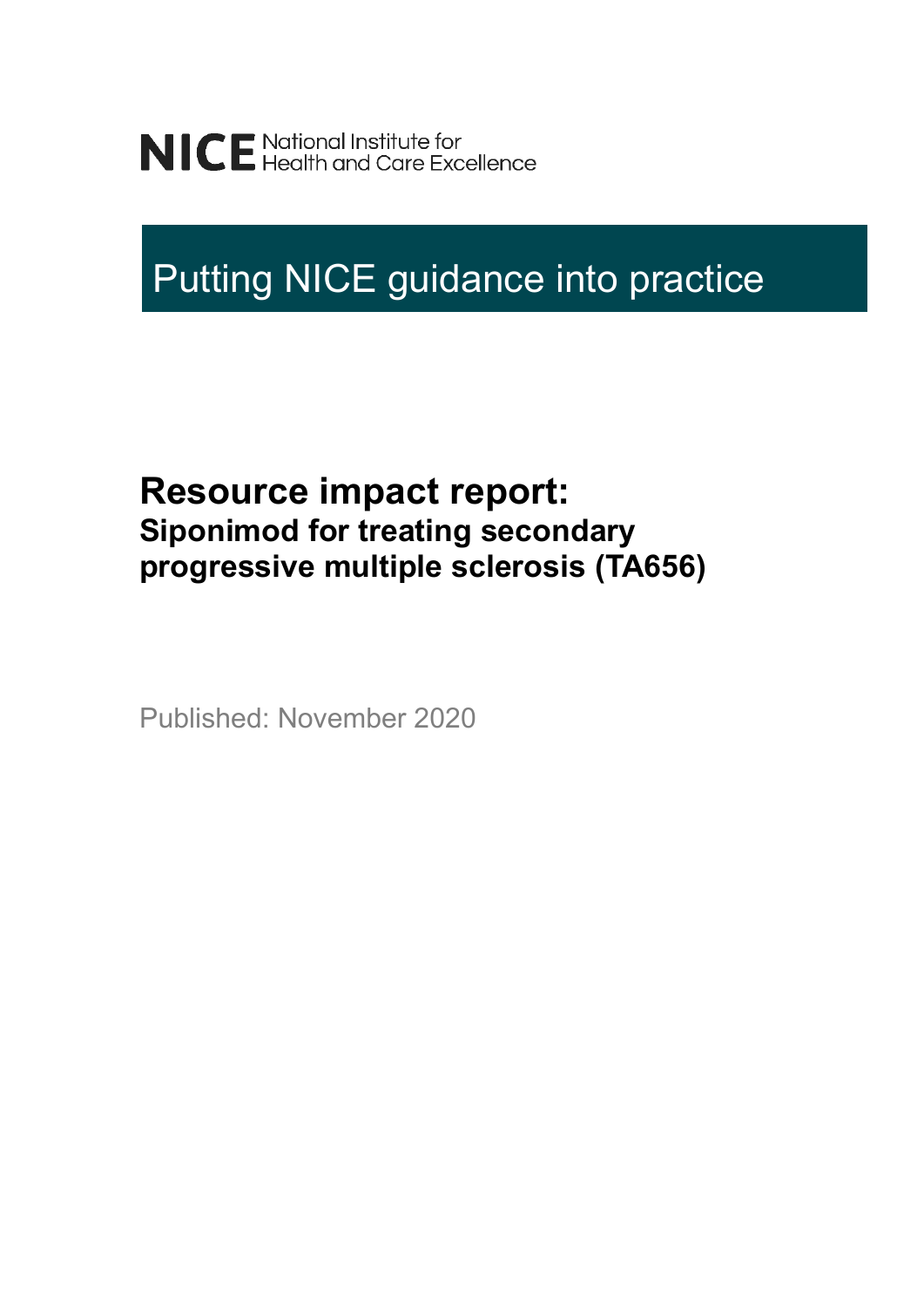## **Summary**

NICE has recommended siponimod, within its marketing authorisation, for treating secondary progressive multiple sclerosis (SPMS) with evidence of active disease (that is, relapses or imaging features of inflammatory activity) in adults, only if the company provides siponimod according to the commercial arrangement.

Secondary progressive disease would usually only be diagnosed in people with an Expanded Disability Status Scale (EDSS) score of 6.0 or greater. Most people identified as having SPMS are EDSS 7.0 and above. Based on the NHS England [Treatment Algorithm for Multiple Sclerosis Disease-modifying](https://www.england.nhs.uk/commissioning/wp-content/uploads/sites/12/2019/03/Treatment-Algorithm-for-Multiple-Sclerosis-Disease-Modifying-Therapies-08-03-2019-1.pdf) [Therapies](https://www.england.nhs.uk/commissioning/wp-content/uploads/sites/12/2019/03/Treatment-Algorithm-for-Multiple-Sclerosis-Disease-Modifying-Therapies-08-03-2019-1.pdf) these people are not eligible for treatment with disease-modifying therapies. Therefore, only people with an EDSS score of 6.0 to less than 7.0 are considered.

#### **We estimate that:**

- 11,000 people with SPMS with an EDSS score of 6.0 to less than 7.0 are eligible for treatment with siponimod.
- 4,400 people with SPMS with evidence of active disease will be receiving treatment with siponimod by year 2024/2025 onwards once uptake has reached 40% as shown in table 1.

#### **Table 1 Estimated number of people in England receiving siponimod**

|                                             | 2020/21 | 2021/22 | 2022/23 | 2023/24 | 2024/25 |
|---------------------------------------------|---------|---------|---------|---------|---------|
| Population receiving<br>siponimod each year | 1,100   | 2,200   | 3,300   | 3,850   | 4,400   |

This report is supported by a local resource impact template because the list price of siponimod has a discount that is commercial in confidence. The discounted price of siponimod can be put into the template and other variables may be amended.

This technology is commissioned by NHS England. Providers are NHS hospital trusts.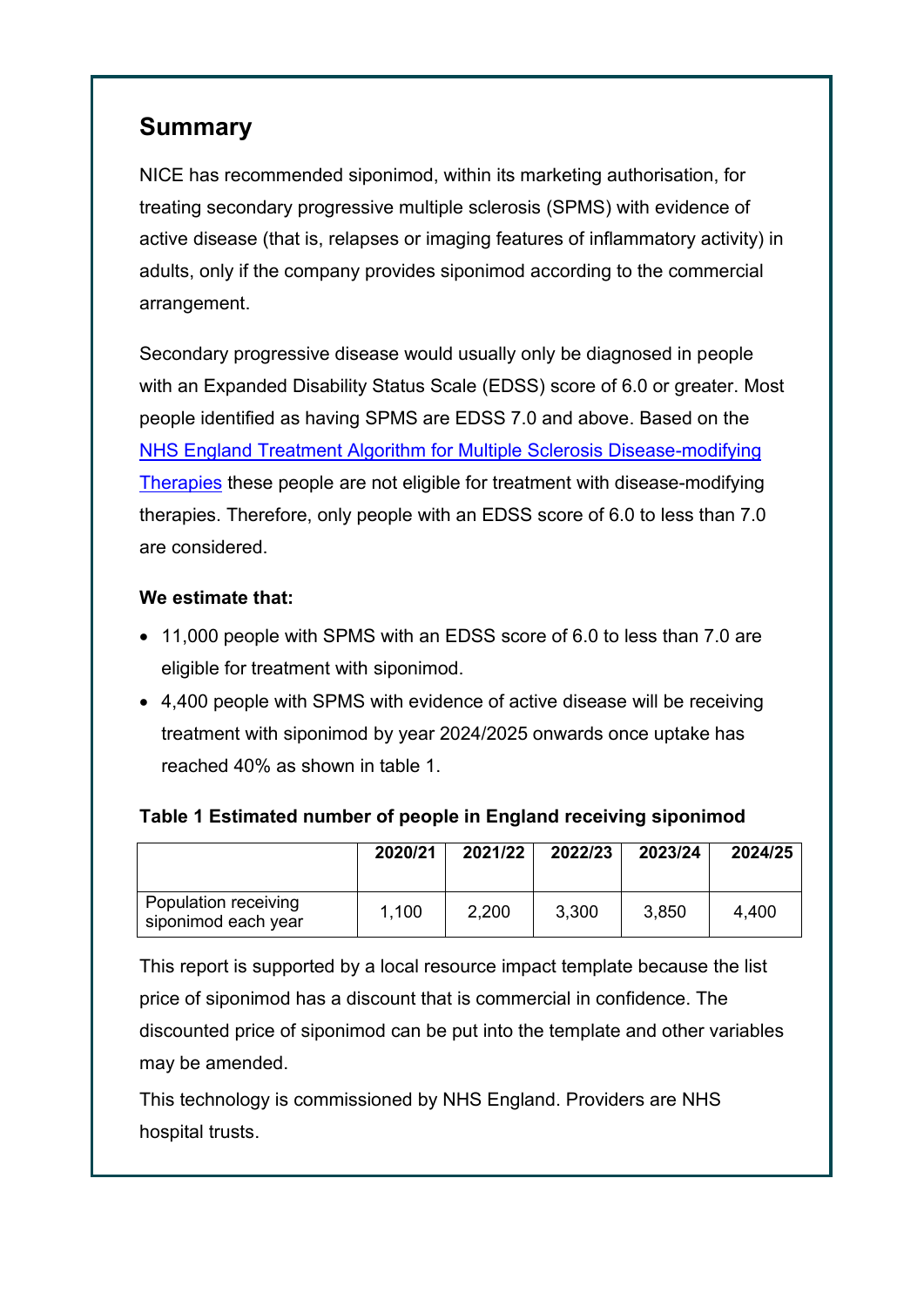## **1 Siponimod**

- 1.1 NICE has recommended siponimod, within its marketing authorisation, for treating secondary progressive multiple sclerosis with evidence of active disease (that is, relapses or imaging features of inflammatory activity) in adults, only if the company provides siponimod according to the commercial arrangement.
- 1.2 Secondary progressive disease would usually only be diagnosed in people with an EDSS of 6.0 or greater. Most people identified as having SPMS are EDSS 7.0 and above. Based on the NHS [England Treatment Algorithm for Multiple Sclerosis Disease](https://www.england.nhs.uk/commissioning/wp-content/uploads/sites/12/2019/03/Treatment-Algorithm-for-Multiple-Sclerosis-Disease-Modifying-Therapies-08-03-2019-1.pdf)[modifying Therapies](https://www.england.nhs.uk/commissioning/wp-content/uploads/sites/12/2019/03/Treatment-Algorithm-for-Multiple-Sclerosis-Disease-Modifying-Therapies-08-03-2019-1.pdf) these people are not eligible for treatment with disease-modifying therapies. Therefore, only people with an EDSS score of 6.0 to less than 7.0 are considered
- 1.3 Interferon beta-1b (Extavia) is the only disease-modifying treatment available for people with active SPMS. However, few people take it [\(Technology appraisal guidance TA527\).](https://www.nice.org.uk/guidance/ta527/chapter/1-Recommendations) Effective treatment options for SPMS are therefore very limited.
- 1.4 Disease-modifying treatments for relapsing–remitting multiple sclerosis are no longer indicated once someone is diagnosed with SPMS, so treatment usually stops.

## **2 Resource impact of the guidance**

- 2.1 We estimate that:
	- 11,000 people with SPMS with an EDSS score of 6.0 to less than 7.0 are eligible for treatment with siponimod.
	- 4,400 people will receive siponimod from year 2024/25 onwards once uptake has reached 40% as shown in table 2.
- 2.2 The current treatment and future uptake figure assumptions are based on the company submission and clinical expert opinion and

Resource impact report: Siponimod for treating secondary progressive multiple sclerosis (November 2020) 3 of 8 are shown in the resource impact template. Table 2 shows the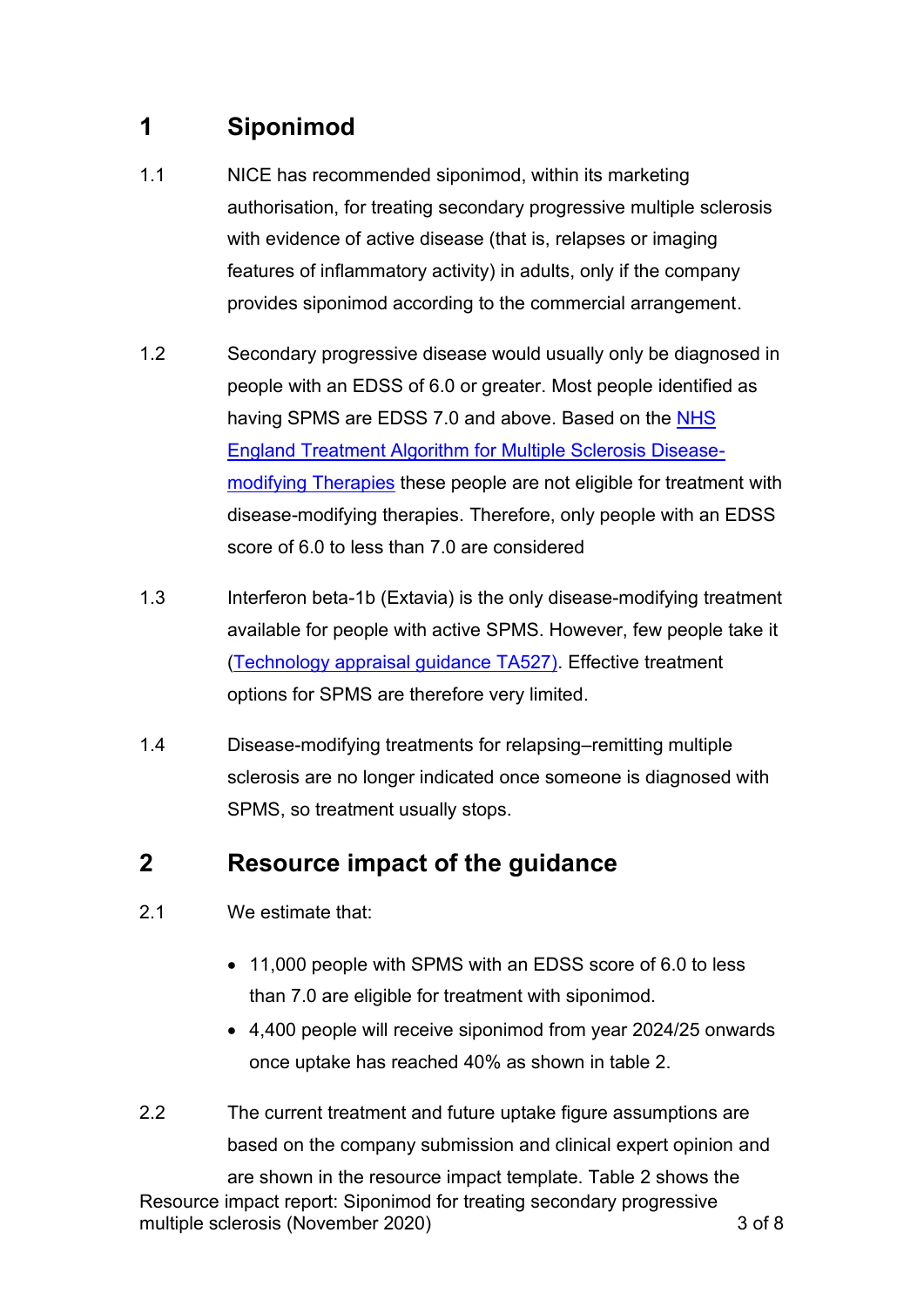number of people in England who are estimated to have siponimod by financial year.

### **Table 2 Estimated number of people receiving siponimod using NICE assumptions**

|                                             | 2020/21 | 2021/22 | 2022/23 | 2023/24 | 2024/25 |
|---------------------------------------------|---------|---------|---------|---------|---------|
| Population receiving<br>siponimod each year | 1,100   | 2,200   | 3,300   | 3,850   | 4,400   |

2.3 This report is supported by a local resource impact template. Siponimod has an agreed patient access scheme which makes it available with a commercial-in-confidence discount to the list price. The discounted price of siponimod can be put into the template and other variables may be amended. For enquiries about the patient access scheme contact: [commercial.team@novartis.com.](mailto:commercial.team@novartis.com)

#### *Savings and benefits*

- 2.4 Siponimod demonstrates efficacy in slowing disability progression in people with SPMS. Therefore, use of siponimod may lower the NHS costs associated with SPMS.
- 2.5 Experts suggest that historically, there has been reluctance to diagnose patients with SPMS because there is only 1 licensed treatment which people may already have taken. Therefore, use of siponimod may result in earlier diagnosis of adults with SPMS.

## **3 Implications for commissioners**

This technology is commissioned by NHS England. Providers are NHS hospital trusts.

3.1 Siponimod falls within the programme budgeting category PBC07X, Neurological.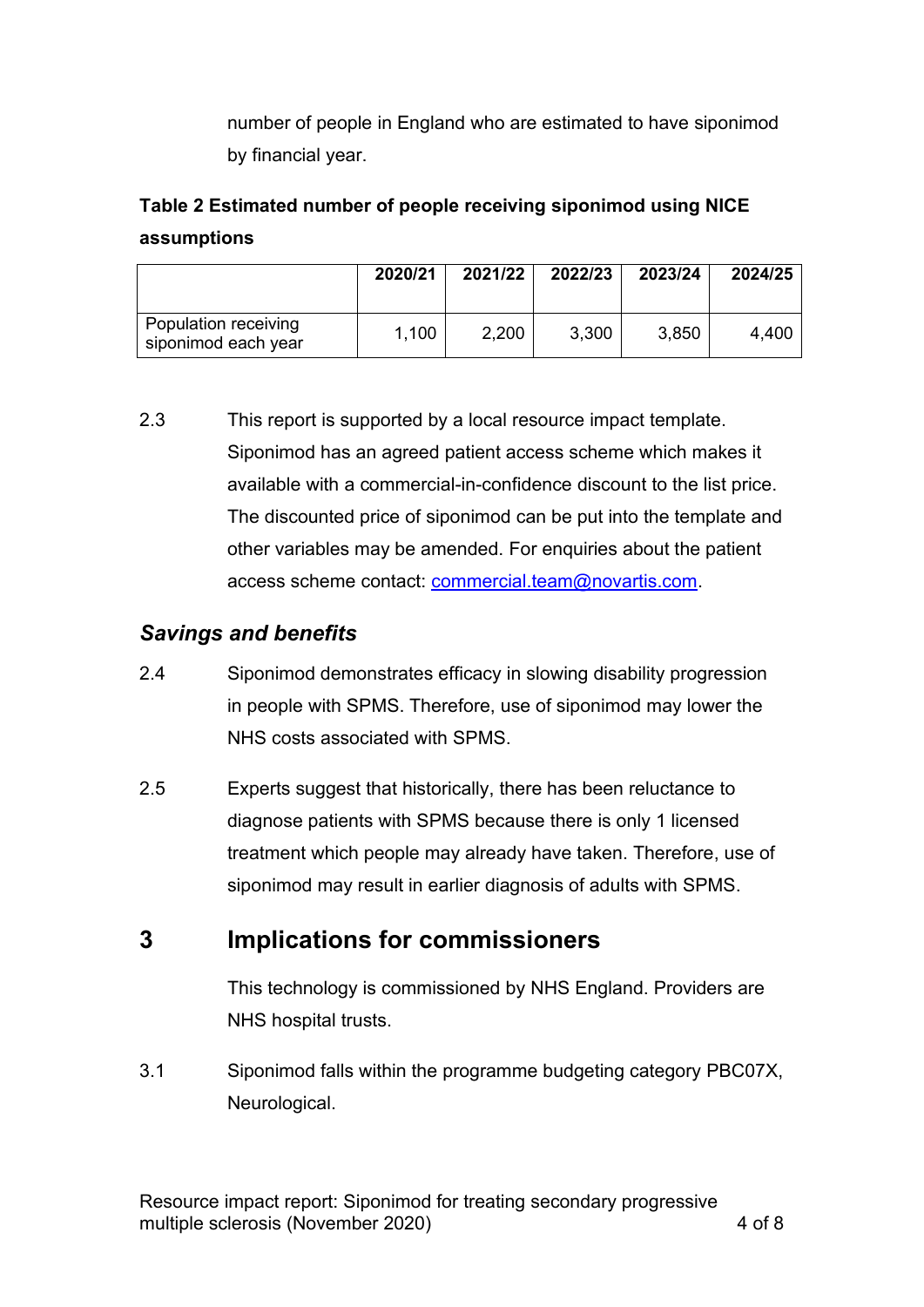## **4 How we estimated the resource impact**

#### *The population*

- 4.1 Based on a UK prevalence of SPMS of around 0.06%, there are around 25,400 adults with SPMS in England.
- 4.2 Table 3 shows the number of adults with SPMS who are eligible for treatment with siponimod.

| <b>Population</b>                                                                                                        | <b>Proportion of</b><br>previous row<br>$(\%)$ | <b>Number of</b><br>people |  |  |  |  |
|--------------------------------------------------------------------------------------------------------------------------|------------------------------------------------|----------------------------|--|--|--|--|
| Adult population                                                                                                         |                                                | 44,022,560                 |  |  |  |  |
| Prevalence of secondary progressive<br>multiple sclerosis (SPMS) <sup>1</sup>                                            | 0.06                                           | 25,450                     |  |  |  |  |
| People with SPMS with an Expanded<br>Disability Status Scale (EDSS) score of<br>6.0 to less than $7.02$                  | 43.4                                           | 11,040                     |  |  |  |  |
| Total number of people eligible for<br>treatment with siponimod <sup>3</sup>                                             | 99.6                                           | 11,000                     |  |  |  |  |
| Total number of people with active<br>SPMS estimated to be receiving<br>siponimod by year $2024/253$                     | 40                                             | 4,400                      |  |  |  |  |
| <sup>1</sup> Estimated prevalence of SPMS in the USA and Europe: results from a<br>systematic literature search (P2.380) |                                                |                            |  |  |  |  |
| Vivek Khurana, Harsh Sharma, Jennie Medin Neurology Apr 2018, 90 (15<br>Supplement) P2.380.                              |                                                |                            |  |  |  |  |
| <sup>2</sup> NHS England.                                                                                                |                                                |                            |  |  |  |  |
| <sup>3</sup> Clinical expert opinion and discussions with NHS England.                                                   |                                                |                            |  |  |  |  |

#### **Table 3 Number of people eligible for treatment in England**

#### *Assumptions*

- 4.3 The resource impact template assumes that:
	- Interferon beta-1b and best supportive care are the comparators. Interferon beta-1b is currently the only disease-modifying treatment for people with active SPMS. However, the template includes the option for organisations to model other disease modifying therapies at a local level.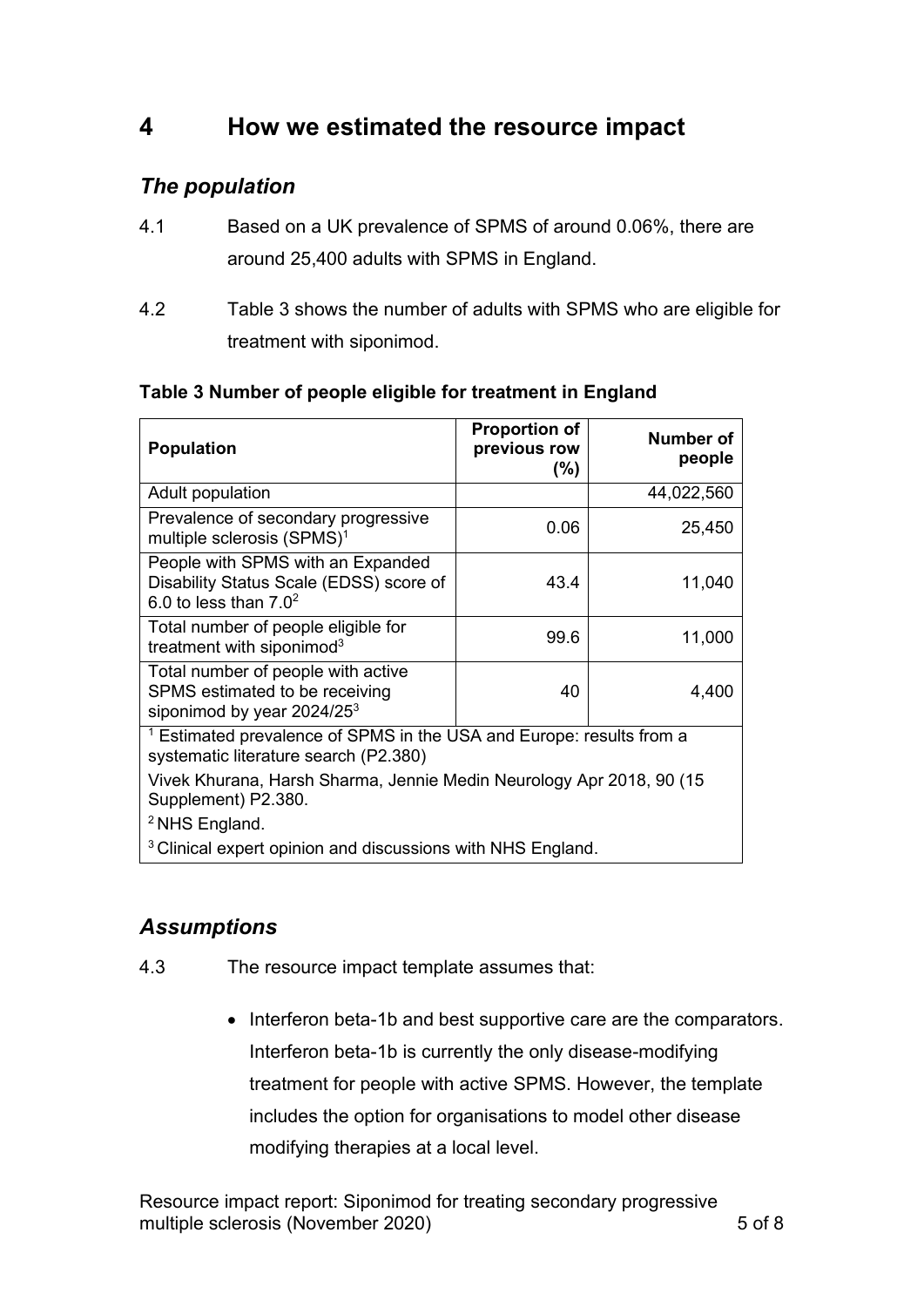- Actual number of people with SPMS with active disease (that is, relapses or imaging features of inflammatory activity) would be determined through uptake data.
- Treatment with interferon beta-1b is only for a year. Clinical experts suggest that many people have difficulty tolerating the treatment because it can cause side effects such as flu-like symptoms. Therefore, people are not expected to receive interferon beta1-b treatment beyond 1 year.
- The cost of interferon beta-1b includes drug administration and monitoring costs of £590 in the first year of treatment and £260 in second year. However, the model assumes there will be no second-year treatment with interferon beta 1-b.
- The cost of best supportive care is to be considered at a local level.
- Treatment with siponimod includes drug administration and monitoring costs of £756 and £247 in year 1 and year 2, respectively. However, the model uses a weighted average annual cost of £398 over the 5-year treatment horizon. Full details of the costs are provided in the [resource impact template.](https://www.nice.org.uk/guidance/ta656/resources)
- Treatment with siponimod continues up to 5 years. No treatment discontinuation has been factored into the model. However, some level of discontinuation is anticipated in practice, but this is a simplifying assumption for the purpose of the model whereby discontinuation has been implicitly considered in the overall uptake assumptions.
- The incident population is not considered in the model. This is because the prevalent population of people with an EDSS score of 6.0 to less than 7.0 will already have been considered. It is anticipated that any changes resulting from people transitioning in and out of the eligible EDSS score and whose disease is active/non-active will be of an equivalent number.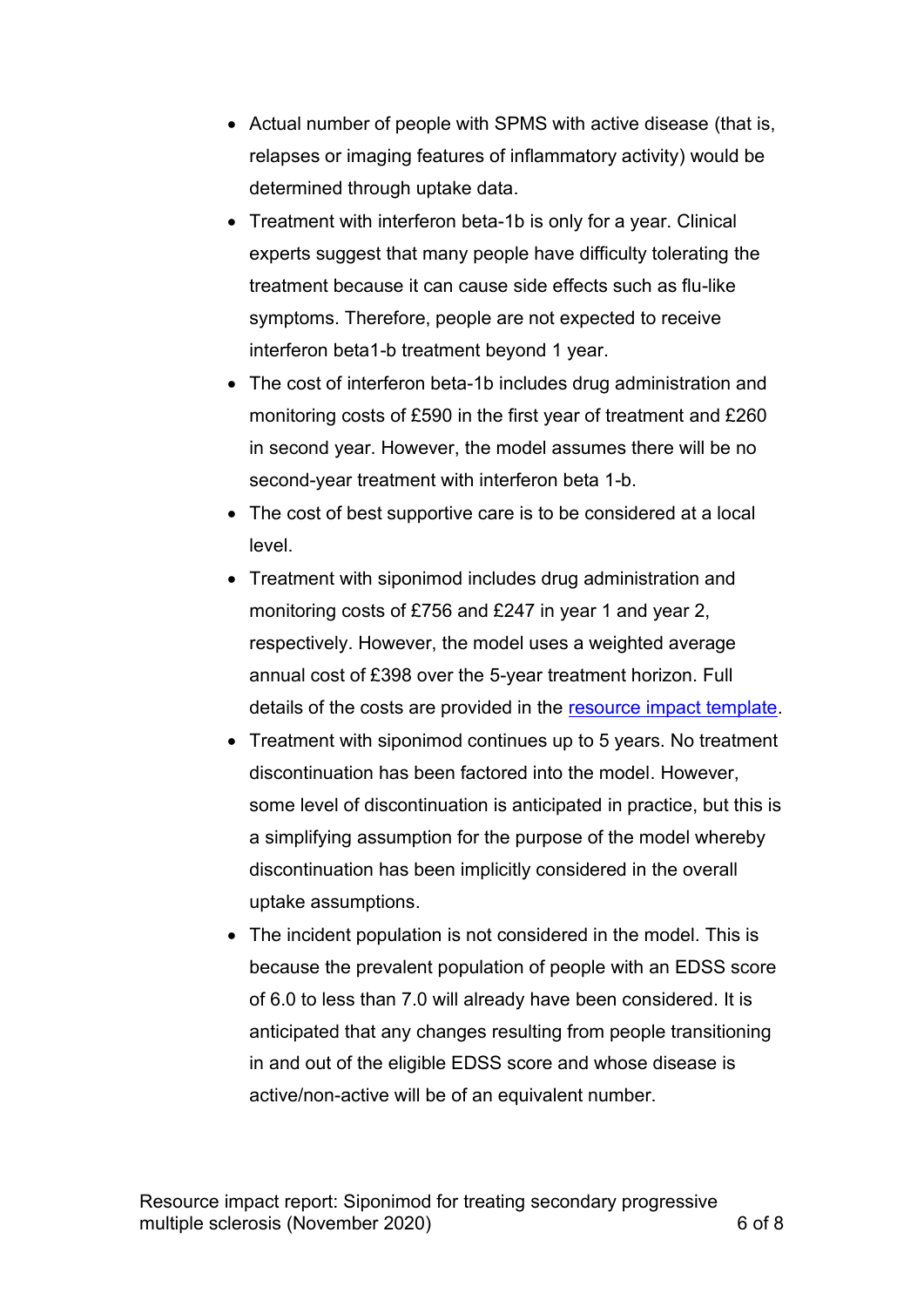#### *Other factors*

- 4.4 The clinical experts, patient experts, company and ERG all indicated that there is a period of transition in which people with relapsing–remitting multiple sclerosis (RRMS) may be suspected of having secondary progressive disease but are not formally diagnosed.
- 4.5 Clinical experts highlighted that, because of capacity issues in MS services, uptake is anticipated to be slow among people on RRMS disease modifying therapy. Therefore, it is expected that there would be a phased approach to switching existing patients with SPMS to siponimod.
- 4.6 Clinical experts highlighted that more people would have an MRI scan as part of their diagnosis to identify if they are eligible for siponimod. They also explained that people already diagnosed with secondary progressive disease would have to have MRI scans and visit a neurologist to assess if siponimod is a suitable treatment option.
- 4.7 The committee was aware that this additional activity could have a substantial resource impact for the NHS. Therefore, any additional costs should be considered at a local level.
- 4.8 Also, earlier diagnosis may mean more people than estimated in the model may end up having siponimod. The model should be reviewed in line with changes in local SPMS diagnosis procedures.